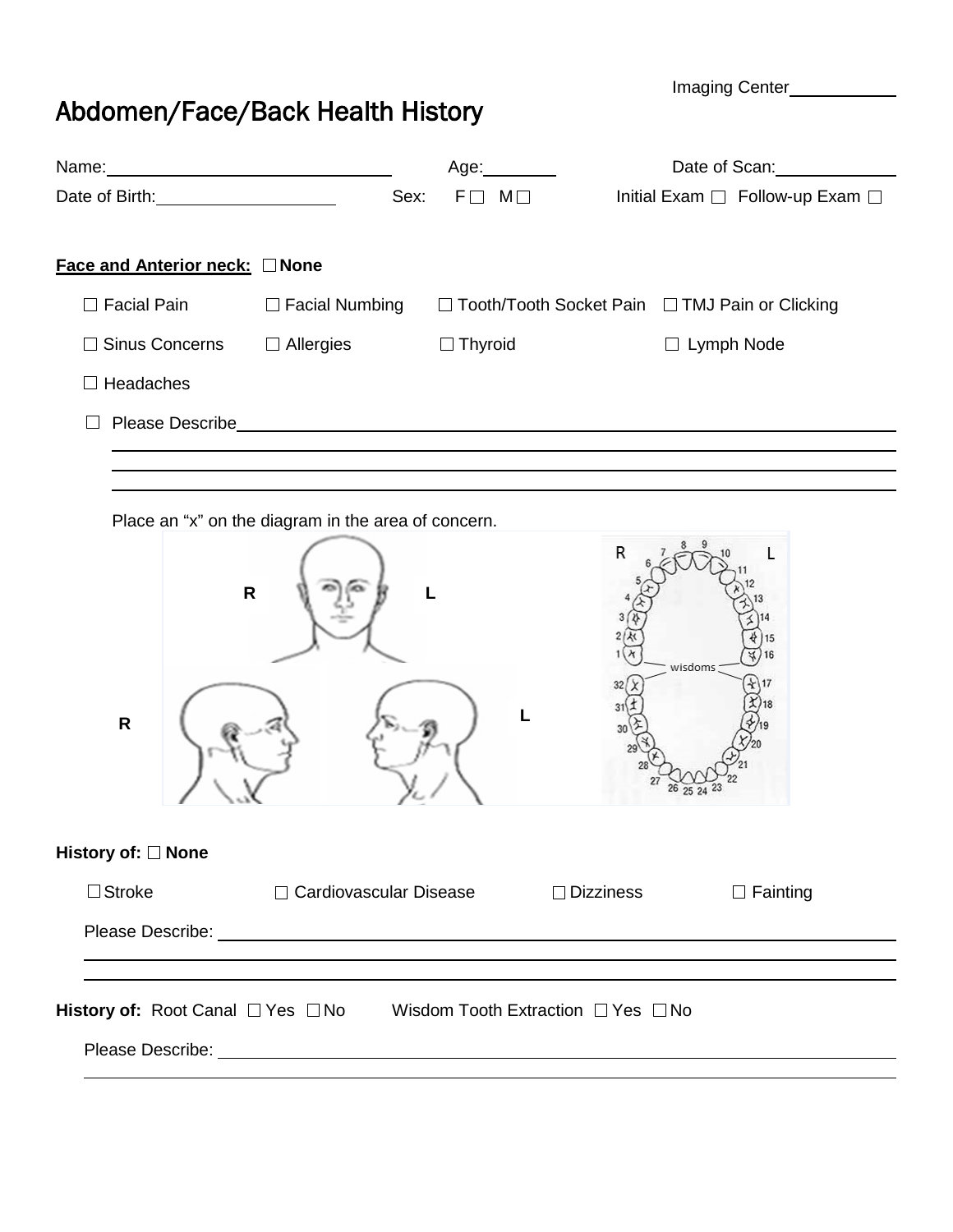|                              | <b>Posterior Neck and Back: □ None</b> |                                                     |                                      |                                                                                                                                                                                                                                |  |
|------------------------------|----------------------------------------|-----------------------------------------------------|--------------------------------------|--------------------------------------------------------------------------------------------------------------------------------------------------------------------------------------------------------------------------------|--|
| Pain:                        |                                        |                                                     |                                      | □ Neck □ Upper Back □ Mid Back □ Lower Back                                                                                                                                                                                    |  |
|                              |                                        |                                                     |                                      | Please Describe: Note: Note: Note: Note: Note: Note: Note: Note: Note: Note: Note: Note: Note: Note: Note: Note: Note: Note: Note: Note: Note: Note: Note: Note: Note: Note: Note: Note: Note: Note: Note: Note: Note: Note: N |  |
|                              |                                        |                                                     |                                      |                                                                                                                                                                                                                                |  |
|                              |                                        |                                                     |                                      |                                                                                                                                                                                                                                |  |
|                              |                                        | Place an "x" on the diagram in the area of concern. |                                      |                                                                                                                                                                                                                                |  |
|                              |                                        | L                                                   |                                      | $\mathsf{R}$                                                                                                                                                                                                                   |  |
| <b>Respiratory Concerns:</b> |                                        |                                                     |                                      |                                                                                                                                                                                                                                |  |
| $\Box$ Asthma                |                                        |                                                     |                                      | □ Shortness of Breath □ Lung Infection □ Lung Pathology                                                                                                                                                                        |  |
|                              |                                        |                                                     |                                      | Please Describe <b>Exercise Please Describe Exercise 1999</b>                                                                                                                                                                  |  |
|                              |                                        |                                                     |                                      |                                                                                                                                                                                                                                |  |
| Kidney Concerns:             |                                        |                                                     |                                      |                                                                                                                                                                                                                                |  |
| $\Box$ Stones                | $\Box$ Infection                       | $\Box$ Other                                        |                                      |                                                                                                                                                                                                                                |  |
|                              |                                        |                                                     |                                      |                                                                                                                                                                                                                                |  |
|                              |                                        |                                                     |                                      |                                                                                                                                                                                                                                |  |
|                              | Abdomen and Pelvis: None               |                                                     |                                      |                                                                                                                                                                                                                                |  |
| $\Box$ Liver                 | □ Gall Bladder                         | □ Stomach                                           | □ Digestion                          | $\Box$ Elimination                                                                                                                                                                                                             |  |
| $\Box$ Uterus                | $\Box$ Bladder                         |                                                     | $\Box$ Right Ovary $\Box$ Left Ovary |                                                                                                                                                                                                                                |  |
|                              |                                        |                                                     |                                      |                                                                                                                                                                                                                                |  |
|                              |                                        |                                                     |                                      |                                                                                                                                                                                                                                |  |
|                              |                                        |                                                     |                                      |                                                                                                                                                                                                                                |  |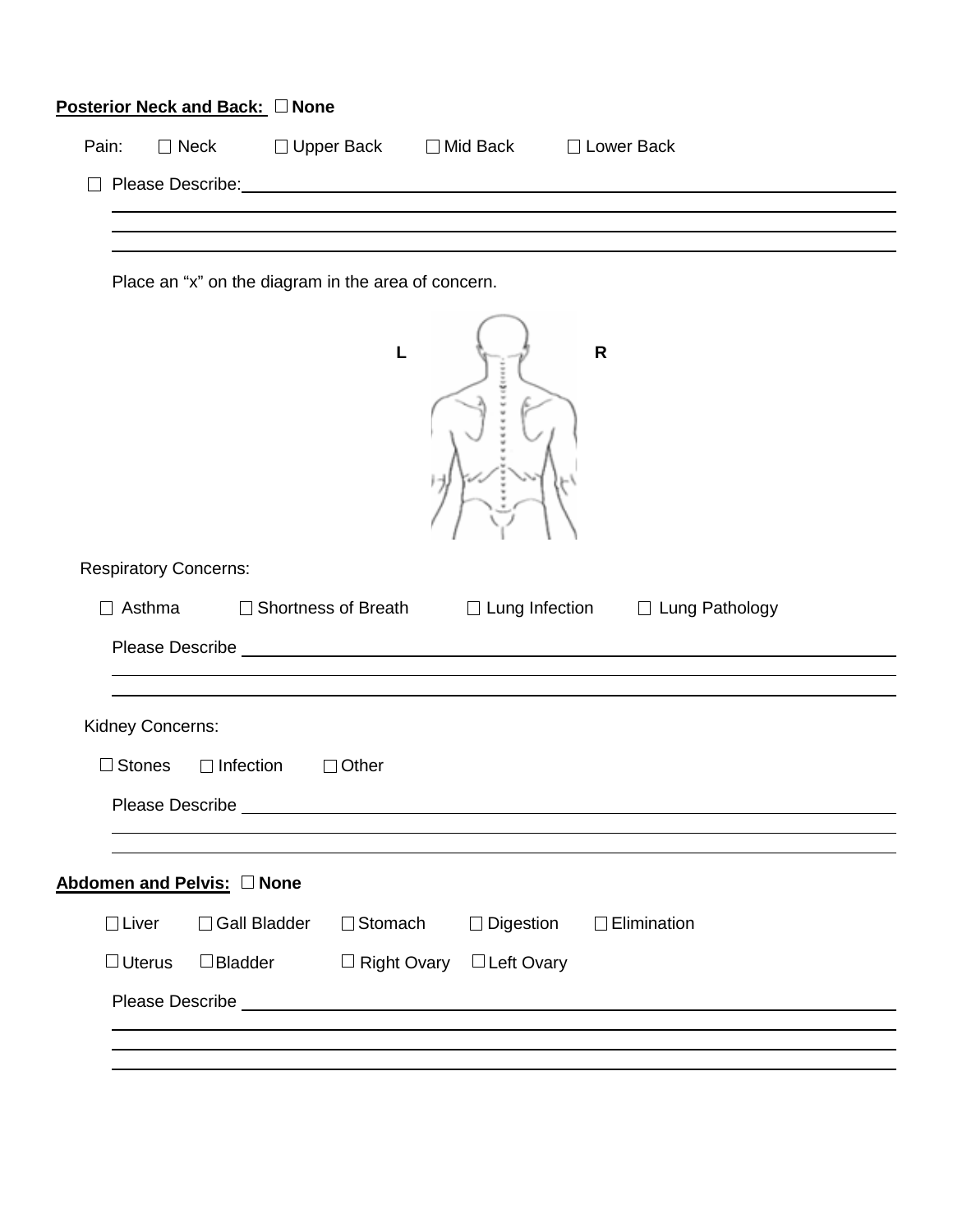Place an "x" on the diagram in the area of concern.

|                            | $\mathsf{R}$                                                                                                                                                                                                                         |  |  |
|----------------------------|--------------------------------------------------------------------------------------------------------------------------------------------------------------------------------------------------------------------------------------|--|--|
|                            |                                                                                                                                                                                                                                      |  |  |
|                            | Past Injuries to the abdomen back or face: □ None                                                                                                                                                                                    |  |  |
|                            |                                                                                                                                                                                                                                      |  |  |
|                            |                                                                                                                                                                                                                                      |  |  |
|                            |                                                                                                                                                                                                                                      |  |  |
| Diagnosed diseases: O None |                                                                                                                                                                                                                                      |  |  |
|                            |                                                                                                                                                                                                                                      |  |  |
|                            |                                                                                                                                                                                                                                      |  |  |
|                            | Past surgeries to the abdomen, face back (Please provide year of surgery): $\Box$ None                                                                                                                                               |  |  |
|                            | Please Describe: <u>example and the set of the set of the set of the set of the set of the set of the set of the set of the set of the set of the set of the set of the set of the set of the set of the set of the set of the s</u> |  |  |
|                            |                                                                                                                                                                                                                                      |  |  |
|                            |                                                                                                                                                                                                                                      |  |  |
|                            |                                                                                                                                                                                                                                      |  |  |
|                            | Please do not write in this section                                                                                                                                                                                                  |  |  |
|                            |                                                                                                                                                                                                                                      |  |  |
|                            | <b>Additional Technician Notes</b>                                                                                                                                                                                                   |  |  |
|                            |                                                                                                                                                                                                                                      |  |  |
|                            |                                                                                                                                                                                                                                      |  |  |
|                            |                                                                                                                                                                                                                                      |  |  |
|                            |                                                                                                                                                                                                                                      |  |  |
|                            |                                                                                                                                                                                                                                      |  |  |
|                            |                                                                                                                                                                                                                                      |  |  |